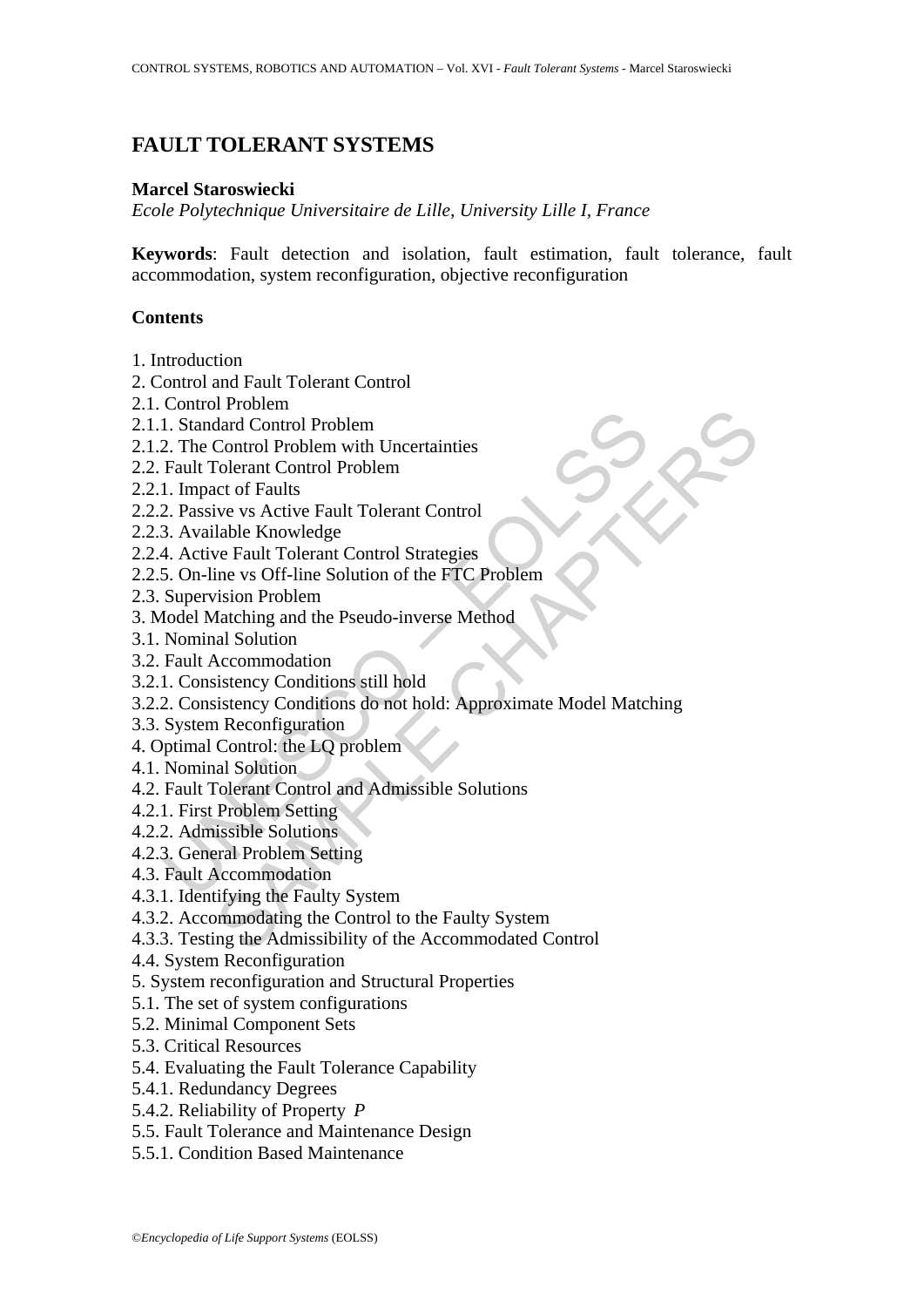5.5.2. Systematic maintenance 6. Example 6.1. Model Matching 6.2. Optimal Control 6.3. Reconfiguration and Observability 7. Conclusion Glossary Bibliography Biographical Sketch

### **Summary**

This chapter introduces the main concepts and approaches used for the design of Fault Tolerant Systems. The impact of faults on the setting of control and estimation problems is first analyzed, and two fault tolerance strategies, namely fault accommodation and system reconfiguration are distinguished. According to the level of knowledge which is provided by the Fault Detection and Isolation algorithms about the faulty system, either an accommodation or a reconfiguration problem is set.

erant Systems. The impact of faults on the setting of control and est<br>rant Systems. The impact of faults on the setting of control and est<br>randyzed, and two fault tolerance strategies, namely fault ac<br>em reconfiguration ar systems. The impact of faults on the setting of control and estimation problyzed, and two fault tolerance strategies, namely fault accommodation problyzed, and two fault tolerance strategies, namely fault accommodation orb When no solution exists to these problems, it is necessary to change the system objective. Two control problems, namely model matching and optimal control are investigated, and the conditions and means by which they can receive fault tolerant solutions are detailed. Since structural properties like controllability and observability are very important for the design of control or estimation algorithms, it is of interest to analyze whether they remain true or are destroyed when faults occur. This leads to characterize fault tolerant system configurations either in a deterministic way (redundancy degree), or in a stochastic one (reliability, mean time to failure).

### **1. Introduction**

In spite of many advances in the field of systems and control design, complex systems sometimes do not render the services they were designed for, or run out of control, creating situations whose effects range from energy and material waste to loss of production, damage to the environment or even loss of human lives.

Malfunctions are the result of many possible causes, which can be classified into design errors, implementation errors, human operator errors, wear, aging, environmental aggressions. Fault Detection and Isolation (FDI) is aimed at detecting such malfunctions in real time, as soon and as surely as possible, and at finding their root cause, by identifying the system component(s) whose operation mode is not nominal.

Fault Tolerance (FT) is concerned with the system behavior under fault situations. Namely, the *analysis* of fault tolerance answers the question whether a given system, in a given fault situation, is still able to achieve its objective(s), while the *design* of fault tolerance provides the system with the hardware architecture and the software mechanisms which allow, if possible, to achieve a given objective not only in normal operation, but also in given fault situations.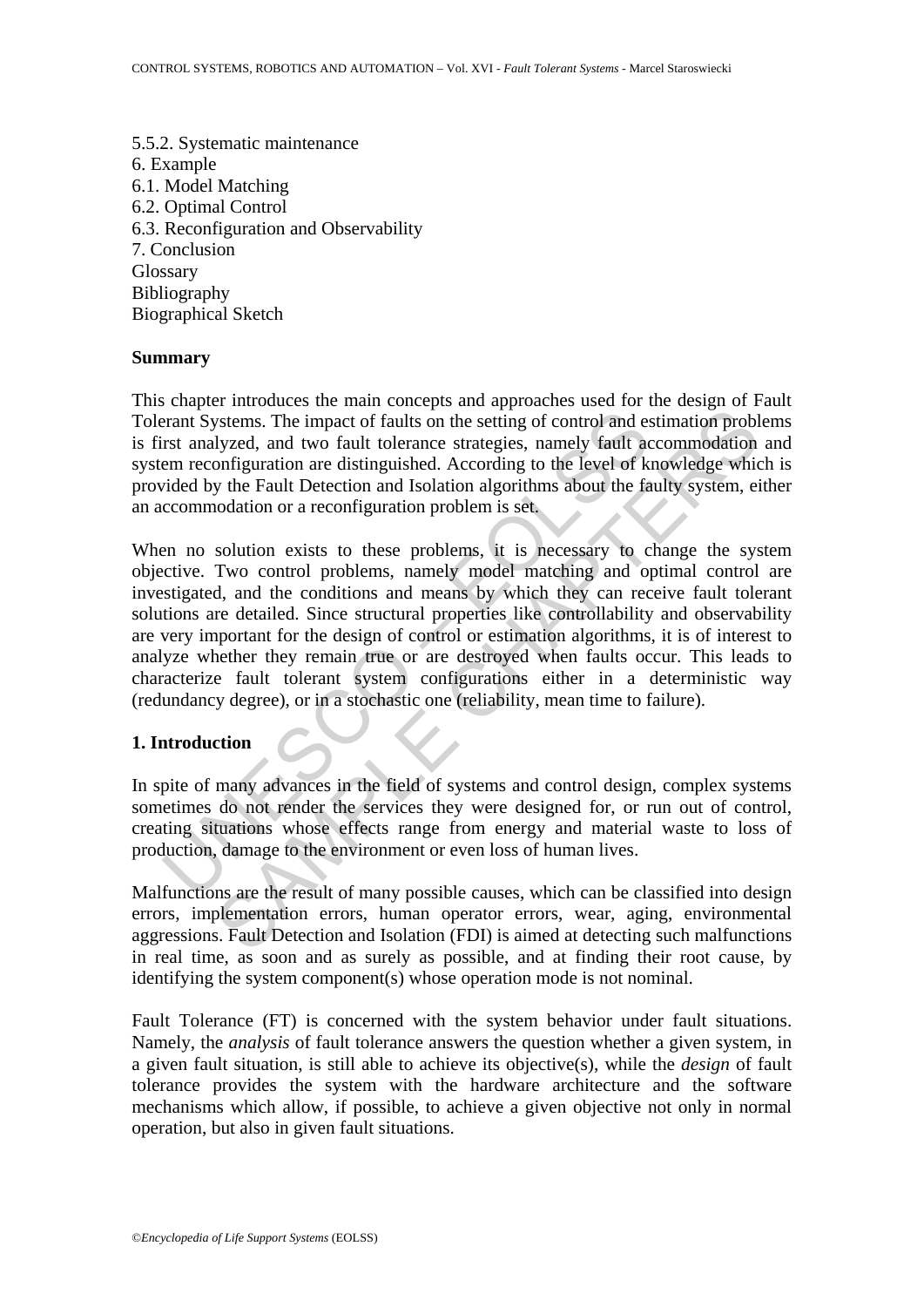Therefore, fault tolerance is defined with reference to:

- 1) one (or several) system objective(s)
- 2) one (or several) given fault(s)

Traditional control engineering considers two kinds of objectives, associated with the control of the system and with the estimation of its variables in real time. Roughly speaking, each objective is associated with a system structural property, namely controllability (the ability of the system state - or a functional of the state - to be controlled by the inputs) and observability (the ability of the system state - or a functional of the state - to be estimated from the outputs). Accordingly, fault tolerance analysis / design is referred to as Fault Tolerant Control (FTC) when control objectives are of interest, and as Fault Tolerant Estimation (FTE) when estimation objectives are considered. However, FT with respect to any system objective may be considered, for example one could be interested in Fault Tolerant Monitoring (FTM), namely in the ability of the system to still perform Fault Detection and Isolation in the presence of a (certain set of) fault(s).

This chapter will mainly develop the FTC problem. FTE and FTM considerations are quite similar, since observability and controllability are dual notions. It is organized as follows. Section 2 presents the basic formulation of a control problem, and the way the *control* point of view has to be adapted when Fault Tolerant Control is addressed. Sections 3 and 4 address two control problems whose fault tolerance is analyzed, namely, the Model Matching problem (leading to the so-called pseudo-inverse method) and the Optimal Control problem, in the Linear Quadratic setting.

of interest, and as Fault Tolerant Estimation (FTE) when estimationed. However, FT with respect to any system objective may spipe one could be interested in Fault Tolerant Monitoring (FT ity of the system to still perform erst, and as Fault Tolerant Estimation (FTE) when estimation objectives. However, FT with respect to any system objective may be considered in Equal to interested in Fault Tolerant Monitoring (FTM), namely in the presence The nominal problems being addressed in details in *Classic Design Methods for Continuous LTI-Systems* and *Control of Linear Multivariable Systems*, nominal results are only shortly reminded, as a starting point for the introduction of fault tolerance issues. In Section 5, the impact of system reconfiguration on structural properties like observability and controllability is presented. Critical resources and the evaluation of Fault Tolerance by means of deterministic as well as probabilistic considerations are introduced. The example of a (linearized) CCV-type aircraft is given in Section 6, illustrating the Model Matching and the Optimal Control approaches. The Fault Tolerant Estimation problem is also illustrated, by means of the analysis of the observability property, when the system is reconfigured following sensor fault occurrences. Concluding remarks and directions for FTC research are given in Section 7.

# **2. Control and Fault Tolerant Control**

Control algorithms implement the solution of control problems. Control problems can be set in many different formulations, according to the way the system objectives are expressed, and according to the constraints that the solution must satisfy.

*Fault tolerant control* implements the solution of control problems in which the system objectives are achieved, in spite of the occurrence of a pre-specified set of faults.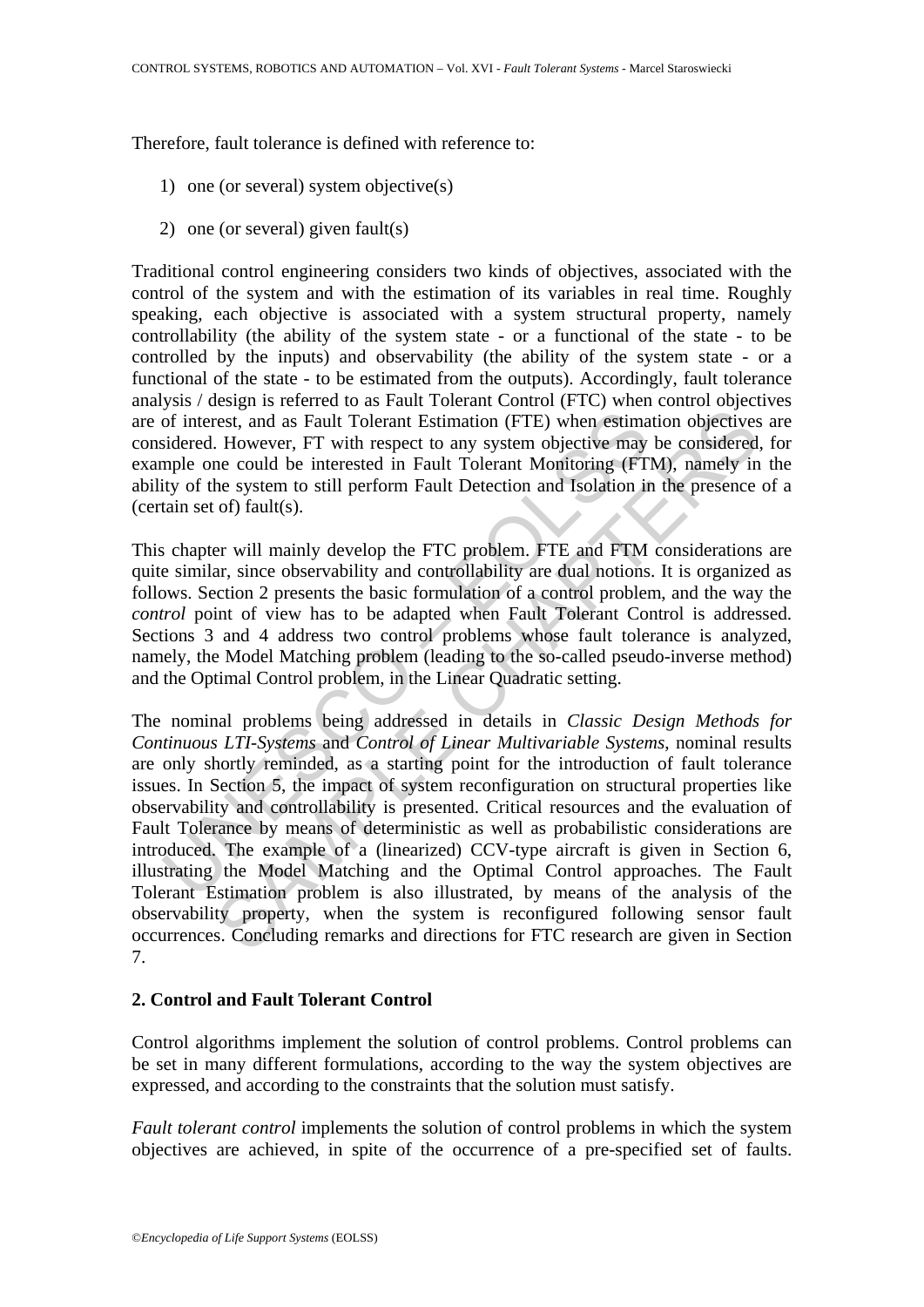Therefore, a *Fault Tolerant Control (FTC) problem* is above all a *control problem*. In order to set properly the FTC problem, it is necessary to recall the way control problems are set.

# **2.1. Control Problem**

# **2.1.1. Standard Control Problem**

A standard control problem aims at finding a control law in a given set *U* , such that :

i) the controlled system will achieve one (or several) control objective(s)  $O$ ,

ii) while its behavior satisfies a set of constraints *C* .

Thus, the solution(s) of the problem is (are) completely defined by the triple  $< O, C, U >$ .

- **Examplemental control entity** and the problem is (are) completely defined  $C, C, U >$ .<br>
 The set of admissible control laws  $U$  defines the algori implemented, e.g. open loop control (a mapping from the control spaces to t • The set of admissible control laws *U* defines the algorithms that can be implemented, e.g. open loop control (a mapping from the time domain to the control space), closed loop control (a mapping from the output  $\times$  reference spaces to the control space), using continuous or discrete valued arguments for the variables, allowing for linear or non-linear, continuous or discontinuous, differentiable or non-differentiable mappings, etc.
- The objective(s) *O* define(s) what the system is expected to achieve, when controlled by the above mentioned control law. Expressing *O* may range from very general statements (e.g. achieve closed loop stability) to much more specific ones (e.g. reach a given point, on a given circular orbit around the earth, at a given time, for a space rendezvous).
- solution(s) of the problem is (are) completely defined by the transmitted set of constraints  $U$ .<br>
Set of admissible control laws  $U$  defines the algorithms that care<br>
blemented, e.g. open loop control (a mapping from the • The constraints *C* are functional relations that the behavior of the controlled system must satisfy over time. They can be classified into equality and inequality constraints. The equations which describe the behavior of the system (e.g. its state equations) obviously form a set of equality constraints, for any control problem, since it is impossible to the controlled system not to satisfy them. They are expressed by algebraic and differential or difference equations, when continuous variables are considered, and by other models (automata, Petri nets), when discrete values are of interest. Inequality constraints express that some saturations act on the system admissible solutions (e.g. in the space rendezvous problem, there is a limitation on the energy consumed along any admissible trajectory).

# **2.1.2. The Control Problem with Uncertainties**

In the standard control problem, the constraints are supposed to be perfectly known. However, this is not the case in many practical situations, because constraints depend on parameters and unknown inputs which may vary in time, which may be different from one system to another one, whose identification is subject to identification errors, etc.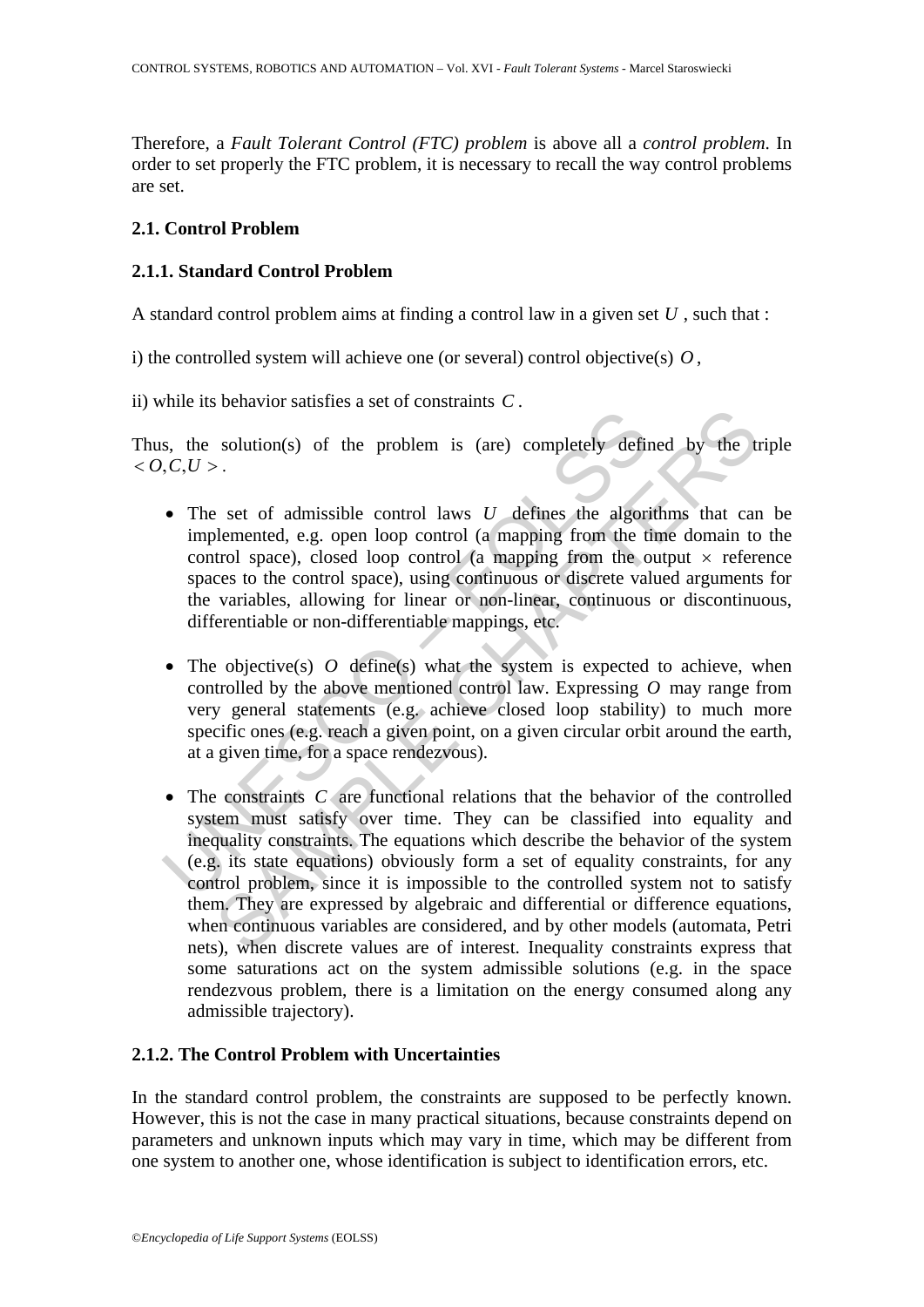Uncertainties are considered by introducing a parameter vector  $\theta$ , and noting  $C(\theta)$  the set of constraints whose parameters have the value  $\theta$ .

When uncertainties are present, the actual parameters value  $\theta_a$  may be different from  $\theta_n$ , the nominal one ( $\theta_a$  is unknown, but it is supposed that the set  $\Theta$  to which it belongs is known). Obviously, there is no guarantee that the solution of the standard control problem  $\langle O, C(\theta_n), U \rangle$  will also solve  $\langle O, C(\theta_n), U \rangle$ , and therefore the actual system may fail to achieve its objectives, even in the absence of faults.

Two approaches can be defined to deal with that problem. In the *robust control* approach, the problem is set as finding a control law in  $U$ , such that the objective  $O$  is achieved whatever the parameter  $\theta \in \Theta$  in the constraints  $C(\theta)$ . Such a setting can be symbolized by the triple  $\langle O, C(\Theta), U \rangle$ . In the *adaptive control* approach, one first estimates the "true" parameter  $\hat{\theta} \in \Theta$ , and then solves the problem <  $O, C(\hat{\theta}), U$ .

# **2.2. Fault Tolerant Control Problem**

bolized by the triple  $\epsilon$  0,  $C(\Theta)$ ,  $U >$ . In the constraints  $C(\theta)$ , sub-<br>bolized by the triple  $\epsilon$  0,  $C(\Theta)$ ,  $U >$ . In the *adaptive control* a<br>mates the "true" parameter  $\hat{\theta} \in \Theta$ , and then solves the problem  $\epsilon$ <br> That<br>ever the parameter  $\theta \in \Theta$  in the constraints  $C(\theta)$ , such a setting can<br>be "true" parameter  $\theta \in \Theta$ , and then solves the problem  $\langle O, C(\hat{\theta}), U \rangle$ .<br>Tolerant Control Problem<br>ant control is concerned with the control Fault tolerant control is concerned with the control of the faulty system. This can be done by changing the control law without changing the system which is operated (fault adaptation, fault accommodation, controller reconfiguration are terms often encountered in the literature), or by changing both the control and the system (in this case system reconfiguration is used). Since the control algorithm just implements the solution of a given control problem for a given system, changing the control or the system means that *the control problem has been changed* as the result of faults.

In order to understand the different strategies that can be applied to the design of fault tolerant control, let us first consider the impact of faults on the control problem  $< O, C(\theta), U >$  (extension to the triple  $< O, C(\theta), U >$  is straightforward) and then analyze the knowledge which is available to the control engineer about this impact. The two possible FTC strategies (namely fault accommodation and system reconfiguration) follow as a consequence of the available knowledge.

# **2.2.1. Impact of Faults**

**System objectives.** The occurrence of faults does not change the system objectives. Indeed, the very nature of fault tolerant control is to still try to achieve these objectives, *in spite* of the faults in a given fault set.

1) when this is possible, the system is said to be fault tolerant, *with respect to these objectives and to these faults*. The control engineer's task is to design some control law which is able to do that.

2) when this is impossible, the system is not fault tolerant with respect to these objectives and these faults. However, it is not enough to stand with this conclusion. Indeed, the control engineer should provide, in this case, indications about what to do with the system, otherwise catastrophic behavior may take place. Since the current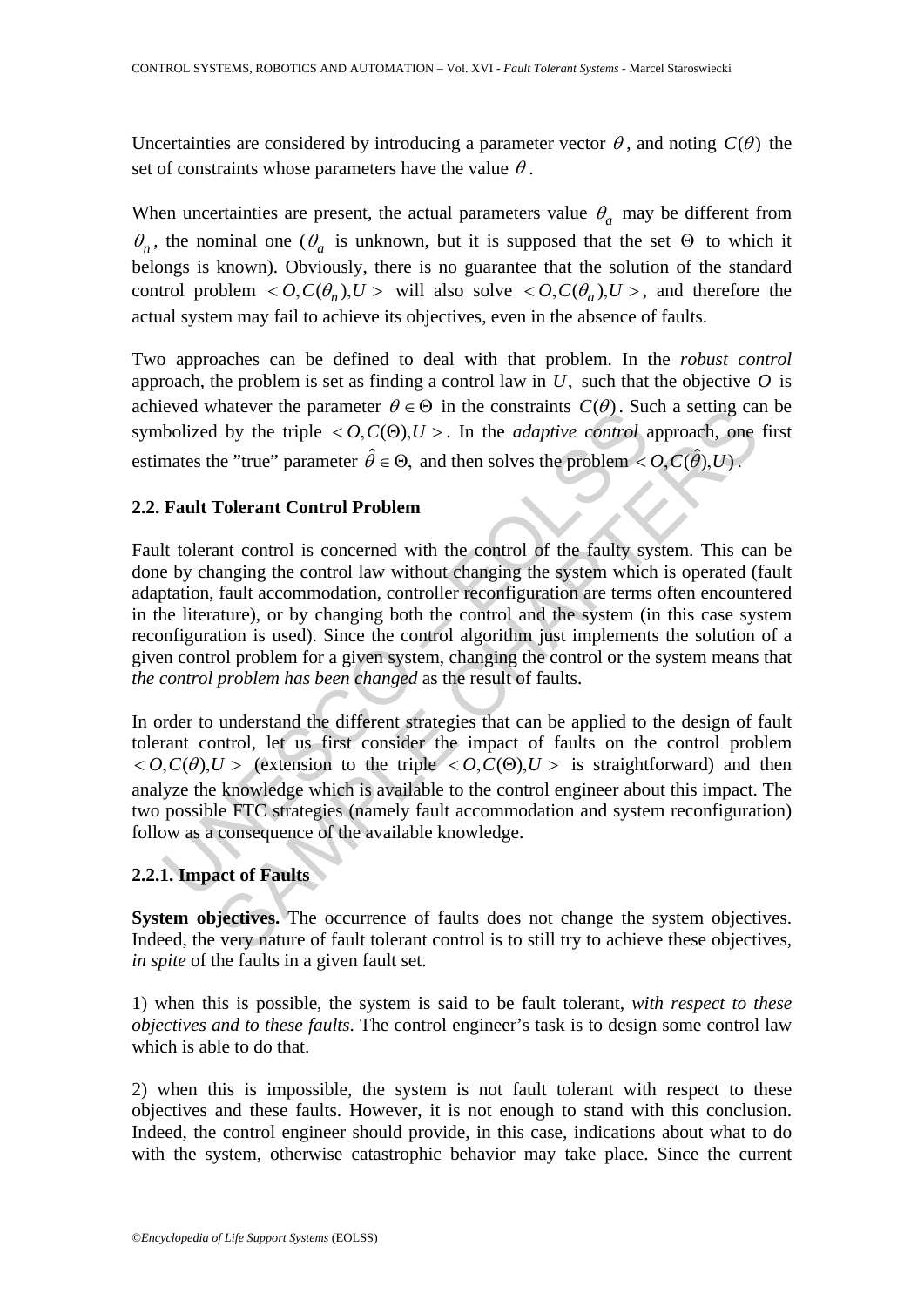objectives cannot be achieved, the problem is transformed into finding new objectives that are of interest in the current situation, and to design the control law which is able to achieve these new objectives. In other terms, when the system fails to be fault tolerant, *objective reconfiguration* has to be performed.

**System constraints.** The occurrence of faults will obviously change the constraints  $C(\theta)$  of the control problem, either because the value of the parameters will change or because the constraints themselves will have a different structure. Therefore the control problem will be transformed from  $\langle O, C_n(\theta_n), U \rangle$  into  $\langle O, C_f(\theta_f), U \rangle$  where  $C_n(\theta_n)$  is the set of nominal constraints and parameters, and  $C_f(\theta_f)$  is the set of constraints and parameters associated with the faulty system.

**Admissible control laws.** The occurrence of faults may also change the set of admissible control laws for example when faults occur in the computing and communication devices in which they are implemented, or when they change the saturation level of actuators. Let  $U_f$  be the new set of admissible controls, while the nominal one is  $U_n$ .

### **2.2.2. Passive vs Active Fault Tolerant Control**

Two major approaches can be distinguished in the design of FTC.

**nissible control laws.** The occurrence of faults may also consisible control laws for example when faults occur in the munication devices in which they are implemented, or where action level of actuators. Let  $U_f$  be the **e control laws.** The occurrence of faults may also change the se control laws for example when faults occur in the computing<br>tation devices in which they are implemented, or when they change<br>level of actuators. Let  $U_f$  **Passive fault tolerance.** In *passive fault tolerance*, the control law is not changed when faults occur. Therefore, the ability of the system to achieve its given objective must be preserved, *using the same control law*, whatever the system situation (healthy or faulty). This means that the control law achieves the system objectives when the system is healthy (thus it solves  $\langle O, C_n(\theta_n), U_n \rangle$ ), as well as when the system is faulty (thus it also solves  $<$  *O*,  $C_f$   $(\theta_f)$ ,  $U_f$  > ). Implementing passive fault tolerance for a given set of faults means that there is a common solution to problem  $\langle O, C_n(\theta_n), U_n \rangle$  and to all problems  $\langle O, C_f(\theta_f), U_f \rangle$ ,  $f \in F$ , where *F* indexes the set of all the considered faults.

This is a very demanding condition, which can be fulfilled, in general, only for objectives associated with very low levels of performances (it is a so-called *conservative* approach). Note that since the control law is not changed, the passive fault tolerance approach is similar to the robust approach when uncertain systems are considered. Indeed, faults can be considered as uncertainties which affect the system parameters. The difference lies not only in the size and interpretation of these changes, but also in the fact that the very structure of the constraints may change as the result of faults. Therefore, it may be possible to find solutions to the robust control problem, because the sets of solutions of the control problems associated with the different values of the uncertain parameters do intersect, while this is not true in general for the fault tolerant control problem.

**Active fault tolerance.** In active approaches, *the system configuration and/or the*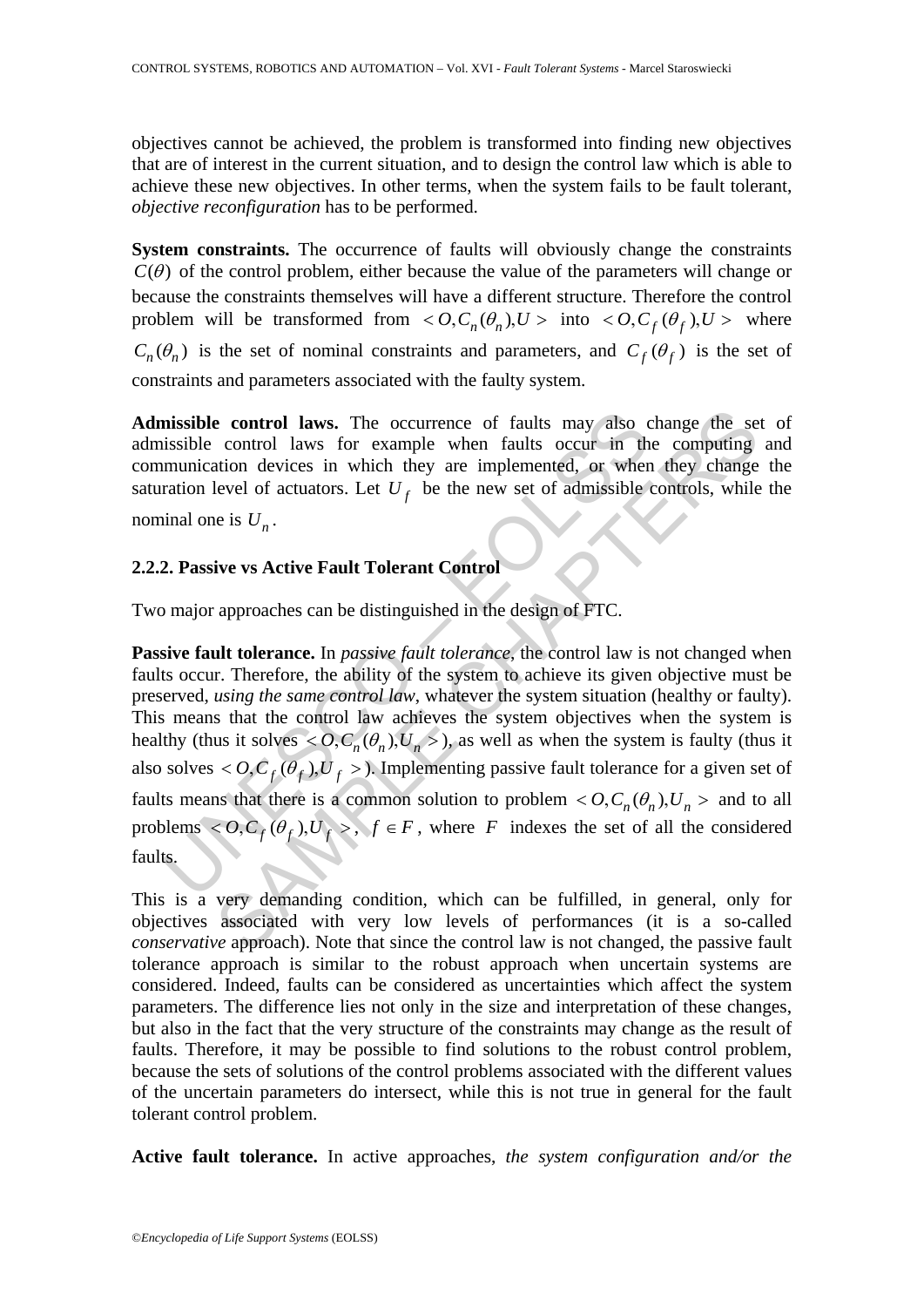*control law is changed when faults occur*, so that the ability of the system to achieve its given objective is preserved, *using a system configuration and/or a control law adapted to each fault situation*. In other words, each of the problems  $\langle O, C_n(\theta_n), U_n \rangle$  and  $<$  *O*,  $C_f$ ( $\theta_f$ ),  $U_f$  >,  $f \in F$ , receives its own specific solution (when it exists), thus allowing for much more demanding objectives. However, for each of these problems to be solved, it has first to be properly set, i.e. the knowledge about  $C_f(\theta_f)$  and  $U_f$  must be available.

This obviously calls for a Fault Detection and Isolation (FDI) layer. Detailed presentation of FDI approaches can be found in *Fault Diagnosis for Linear Systems, Fault Diagnosis for Nonlinear Systems, Design Methods for Robust Fault Diagnosis, Qualitative Methods in Fault Diagnosis, Statistical Methods for Change Detection*.and only the general features which are necessary for understanding the fault tolerant control problem statement are developed below. When  $<$  *O*,  $C_f$  ( $\theta_f$ ),  $U_f$  > has no solution, the objective cannot be achieved under the given fault situation, and objective reconfiguration has to be explored, as previously explained.

### **2.2.3. Available Knowledge**

Interaction in Faulti Degrads, statistical interaction in the general features which are necessary for understanding the fallem statement are developed below. When  $< O$ ,  $C_f$  ( $\theta_f$ ),  $U_f$  > herive cannot be achieved und *Methous in 1 unial Dugglosis, sinusticu ineurous jor Change Detection-<br>neral features which are necessary for understanding the fault tolerant content are developed below. When <*  $O, C_f(\theta_f), U_f$  *> has no solution, cannot be* Providing information about the fault impact is the goal of the FDI algorithms. However, the power and efficiency of these algorithms is limited. *Fault detection* informs that the problem to solve is no longer  $< O, C_n(\theta_n), U_n >$ . *Fault isolation* informs about the subset of the constraints  $C_n(\theta_n)$  which are unchanged (those associated with the still healthy components), and the subset  $U_f \subseteq U_n$  of control laws which can still be used. The knowledge about the changed constraints calls for *fault estimation*, which is a new function to be considered. According to its performances, three cases must be considered:

a) the FDI algorithm provides an estimate  $\hat{C}_f(\hat{\theta}_f)$ ,  $\hat{U}_f$  of the fault impact. Then, the post-fault problem to be solved is the standard control problem  $\langle O, \hat{C}_f(\hat{\theta}_f), \hat{U}_f \rangle$ . Note that, when a solution exists, there is still a risk that the actual faulty system (described by  $C_f(\theta_f)$  and  $U_f$ ) fails to satisfy the objectives O, although the available model of the faulty system does satisfy them.

b) the FDI algorithm provides an estimate  $\hat{\Gamma}_f(\hat{\Theta}_f), U_f$  of the fault impact, where  $\hat{\Gamma}_f$ is a set of possible constraints and  $\hat{\Theta}_f$  is a set of associated parameters. Then the problem to be solved is the robust control problem  $\langle O, \hat{\Gamma}_f(\hat{\Theta}_f), \hat{U}_f \rangle$ . When a solution exists, the actual faulty system will satisfy the objectives *O* provided the actual constraints  $C_f(\theta_f) \in \hat{\Gamma}_f(\hat{\Theta}_f)$ , otherwise, the same risk as above exists.

c) the FDI algorithm detects and isolates the faults, but it cannot provide any estimate of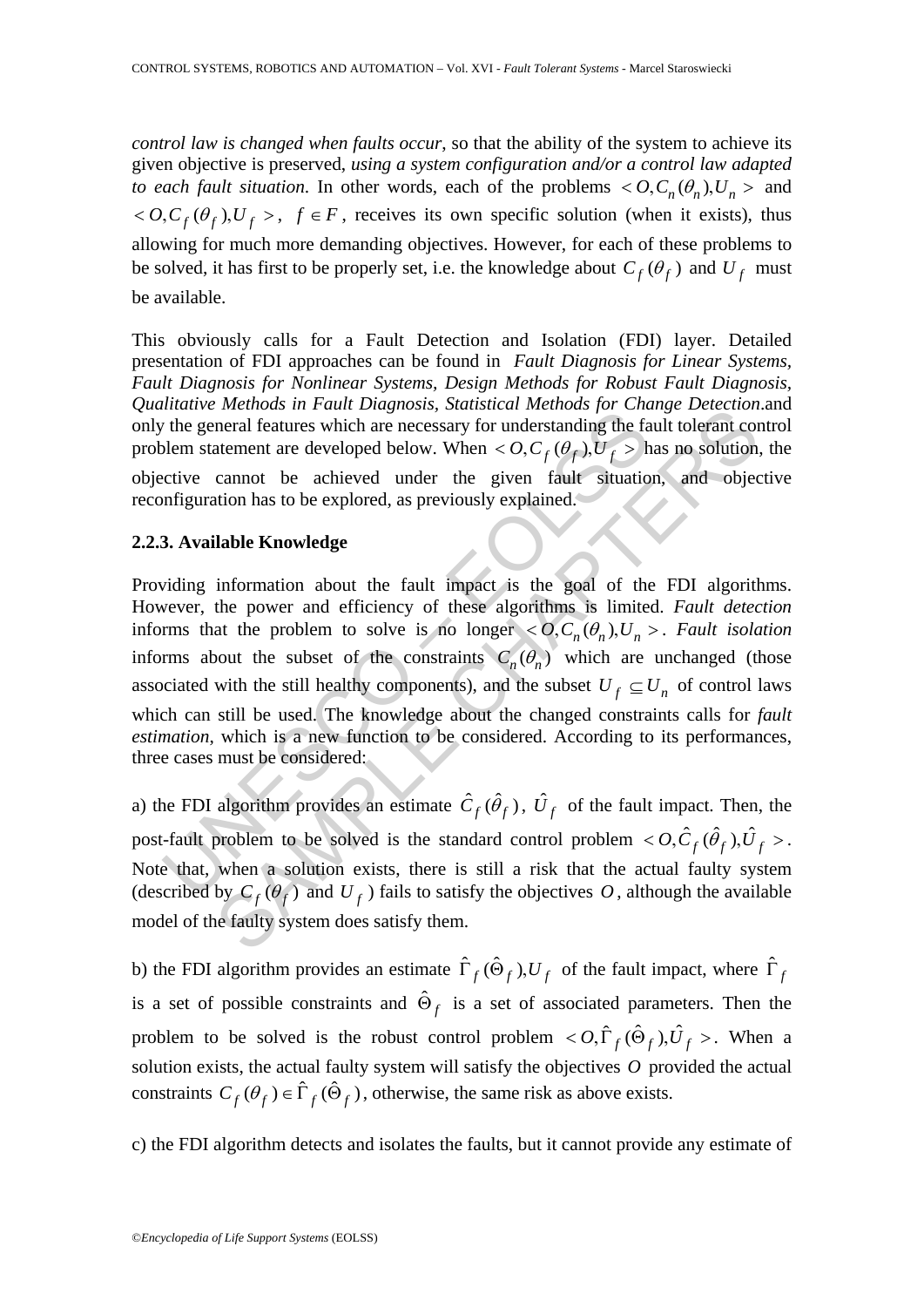the fault impact  $C_f(\theta_f)$ ,  $U_f$ . In that case, the control engineer is faced with the problem of designing the control of a partly unknown system, which is not possible.

Other possible and even worse cases are those where the FDI system detects the fault, but it cannot isolate it, nor is it able to provide any estimate, and the case where the FDI system does not even detect the fault. In the first case, the only possibility to keep mastering the system is to use objective reconfiguration, namely by moving to a fall back mode, while in the second case, any catastrophic behavior is possible. Active fault tolerance is only concerned with cases a), b) and c).

#### **2.2.4. Active Fault Tolerant Control Strategies**

It accommodation. Fault accommodation is the rault tolerar<br>
ch is associated with cases a) and b). It solves the problem < C<br>  $\int \hat{\Gamma}_f(\hat{\Theta}_f), \hat{U}_f$  >, which are associated with the control of the 1<br>
stitution can be acc SAMPLE CHAPTERS Fault accommodation. Fault accommodation is the fault tolerant control strategy which is associated with cases a) and b). It solves the problem  $\langle O, \hat{C}_f(\hat{\theta}_f), \hat{U}_f \rangle$  or  $< O, \hat{\Gamma}_f(\hat{\Theta}_f), \hat{U}_f >$ , which are associated with the control of the faulty system. The fault situation can be accommodated with respect to the objectives *O* when the problem has a solution. Note that the interpretation of fault accommodation is that it is a strategy by which *the faulty system is controlled* in a specific way, so as to still achieve the objectives which were (before the fault) achieved by the healthy system. Solving the problem  $<$  *O*,  $\hat{C}_f$  ( $\hat{\theta}_f$ ),  $\hat{U}_f$  > or  $<$  *O*,  $\hat{\Gamma}_f$  ( $\hat{\Theta}_f$ ),  $\hat{U}_f$  > means that:

- the controlled system contains the same components as the healthy one, but some of them are faulty. More precisely, the faulty system has the same configuration as the healthy one, i.e. no component has been switched-off or switched-on in response to the fault(s).
- only the control law has been changed, since it now solves  $\langle O, \hat{C}_f(\hat{\theta}_f), \hat{U}_f \rangle$ or  $<$  *O*,  $\hat{\Gamma}_f$  ( $\hat{\Theta}_f$ ),  $\hat{U}_f$  > instead of  $<$  *O*,  $C_n(\theta_n)$ ,  $U_f$  >. This is why this strategy is also sometimes called control reconfiguration.

**System reconfiguration.** System reconfiguration is the fault tolerant control strategy which is associated with case c). Remember that in this case part of the faulty system is unknown. The only means to set a control problem is to switch-off the faulty components (which are known from the isolation function), and try to achieve the objectives using only the remaining (healthy) ones (among which some were possibly not in use in the pre-fault configuration). Let  $C_f(\theta_f) = C'_n(\theta_n) \cup C''_f(\theta_f)$  where  $C_n(\theta_n)$  is the subset of the constraints which are associated with the healthy part of the system, and  $C_f''(\theta_f)$  is the subset of the constraints which are associated with the faulty part. Note that  $C'_n(\theta_n)$  are known while  $C'_f(\theta_f)$  are unknown. Using similar notations, let  $U_f = U'_n \cup U''_f$ . Then, the reconfiguration strategy solves the problem  $<$  *O*,  $C'_n(\theta_n)$ ,  $U'_n$  >, i.e. it tries to achieve the system objectives by using only the healthy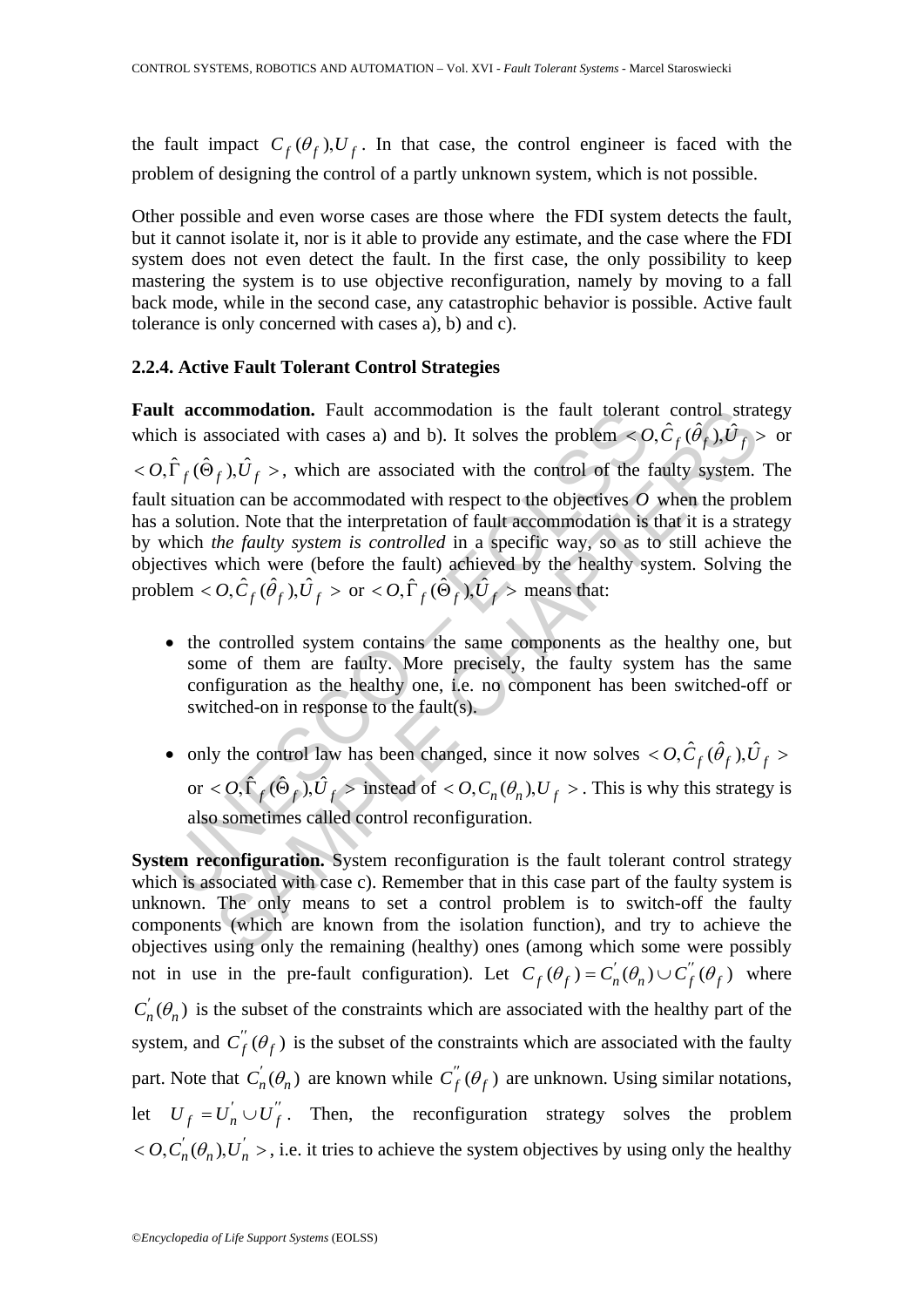part of the system.

**Fault accommodation vs system reconfiguration.** Fault accommodation can only be used when the FDI algorithm detects and isolates the faults, and estimates the model of the faulty system, while system reconfiguration only needs the fault detection and isolation functions. The choice of a reconfiguration strategy might follow from the impossibility of estimating the fault, or it can be deliberate, so as to implement fault tolerant strategies which provide guaranteed results (i.e. which work whatever the fault mode in the switched-off components), and are as simple and as understandable as possible by operators (indeed, controlling the faulty system might be possible, but would use "strange" controls, that the operators would not understand, which might lead to dangerous reactions such as trying to counteract the accommodated control by manual interventions). It can also be noted that the analysis of system reconfiguration provides structural results, i.e. results which do not depend on the type of the fault, but only on the component(s) which is (are) faulty.

# **2.2.5. On-line vs Off-line Solution of the FTC Problem**

ides structural results, i.e. results which do not depend on the ty<br>
or on the component(s) which is (are) faulty.<br>
5. **On-line vs Off-line Solution of the FTC Problem**<br>
ay be noticed that the reconfiguration strategy does Tructural results, i.e. results which do not depend on the type of the fault,<br>component(s) which is (are) faulty.<br>
ine vs Off-line Solution of the FTC Problem<br>
ine vs Off-line Solution of the FTC Problem<br>
configuration is It may be noticed that the reconfiguration strategy does not imply complex algorithms. Indeed, reconfiguration is (by definition) the choice of a new (post-fault) configuration (and an associated control law) which is able to carry out the system objective instead of the (pre-fault) one. The control of the post-fault configuration may of course be computed on-line, but since there is only a finite number of such possible configurations, it may also be computed off-line and a bank of controllers implemented, such that the appropriate control is switched on line when the associated fault is recognized.

When fault accommodation is considered, the new control has to be computed on-line and the control problem associated with the specific faulty system has to be solved under real time constraints. In some cases, possible faults are known in advance from the Fault Mode and Effect Analysis (FMEA), and the accommodated control can be computed off-line and applied on-line with the actual situation's specific parameters, as soon as the model associated with the faulty system becomes available from the FDIE algorithm.

In all cases, very important issues are associated with post-fault stability, since the faulty system will be controlled by the nominal control as long as the accommodation or reconfiguration procedure has not produced a solution.

### **2.3. Supervision Problem**

Suppose that both the accommodation and the reconfiguration strategies fail to provide a solution. In this case, another objective has to be provided to the system. *Objective reconfiguration* introduces the most general problem, defined by the triple,  $< O, C(\Theta), U >$  where *O* is a set of possible control objectives. This is a supervision problem, i.e. a fault tolerant control problem associated with a decision problem: when faults are such that fault tolerance cannot be achieved, the system goal itself has to be changed.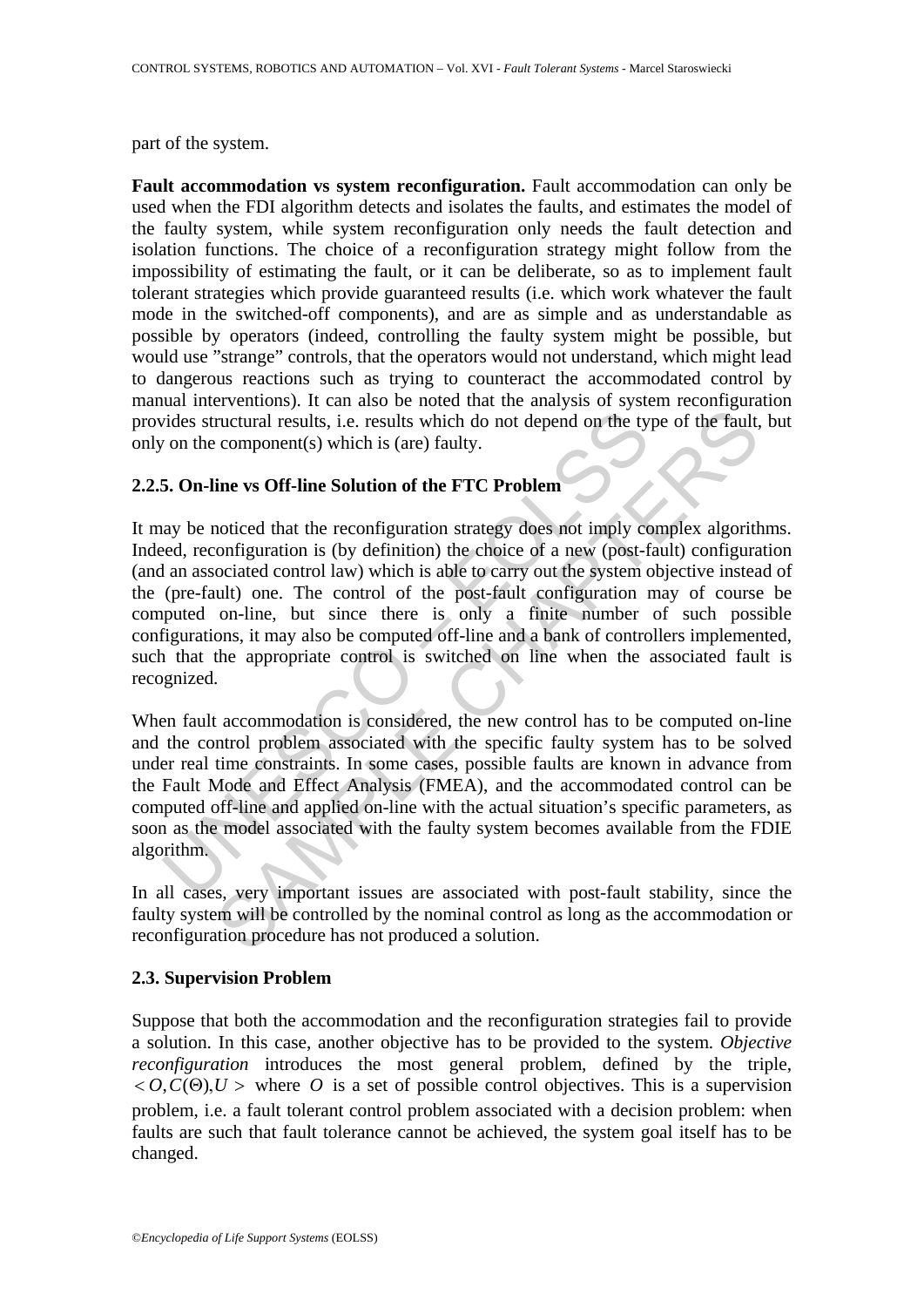There are many ways by which new objectives can be defined. The simplest one is associated with purely quantitative changes, which only affect the values of some parameters, like e.g. in the controllability problem : when transferring the system state from  $x(t_0) = x_0$  to  $x(t_f) = x_f$  is no longer possible because, as the result of faults,  $x_f$ does no longer belong to the controllable subspace, an objective reconfiguration might be to replace  $x_f$  by the nearest (in some sense) state  $x_f^*$  which belongs to the still controllable subspace.

More drastic objective reconfiguration are of course possible, e.g. in the problem of filling a tank in minimum time for processing a batch in food industry. Assume that the fraction of the nominal maximum flow that the pump is still able to deliver,  $u'_{\text{max}}$ , is so low that the batch would be oxidized before the treatment can start, then obviously the objective of keeping the system in production can no longer be achieved, and has to be replaced by the objective of restoring the nominal system capability (which is a maintenance objective).

that the batch would be oxidized before the treatment can start,<br>crive of keeping the system in production can no longer be achie<br>aced by the objective of restoring the nominal system capal<br>intenance objective).<br>It can be e batch would be oxidized before the treatment can start, then obviously<br>f keeping the system in production can no longer be achieved, and has the<br>eignific persum in production can no longer be achieved, and has the<br>ve ob As it can be seen from such examples, in most cases, human operators are involved in the definition of new system objectives. It may happen that no achievable objective exists under the actual system possibilities. This can be a design error, or a deliberate choice to accept certain failure scenarios, e.g. for reasons of benefit or small likelihood of certain events. Note that fail-to-safe conditions are intended to avoid this case, since they express that for certain classes of faults, the objective of stopping the system must always be achievable.

### **3. Model Matching and the Pseudo-inverse Method**

In the following sections, model matching and optimal control objectives will be considered for linear systems described by the constraints

$$
\dot{x}(t) = Ax(t) + Bu(t),\tag{1}
$$

where  $x(t) \in R^n$  and  $u(t) \in R^m$ 

In model matching, the control objective  $O$  is to design a control law such that the closed loop system behavior follows the reference model

$$
\dot{x}(t) = Mx(t) + Ne(t),\tag{2}
$$

where the pair  $M, N$  is given, and  $e(t)$  is an arbitrary input signal.

When state feedback is considered, the set of admissible controls  $U$  is defined by

$$
u(t) = Ge(t) - Kx(t),
$$
\n(3)

where  $K, G$  are to be defined.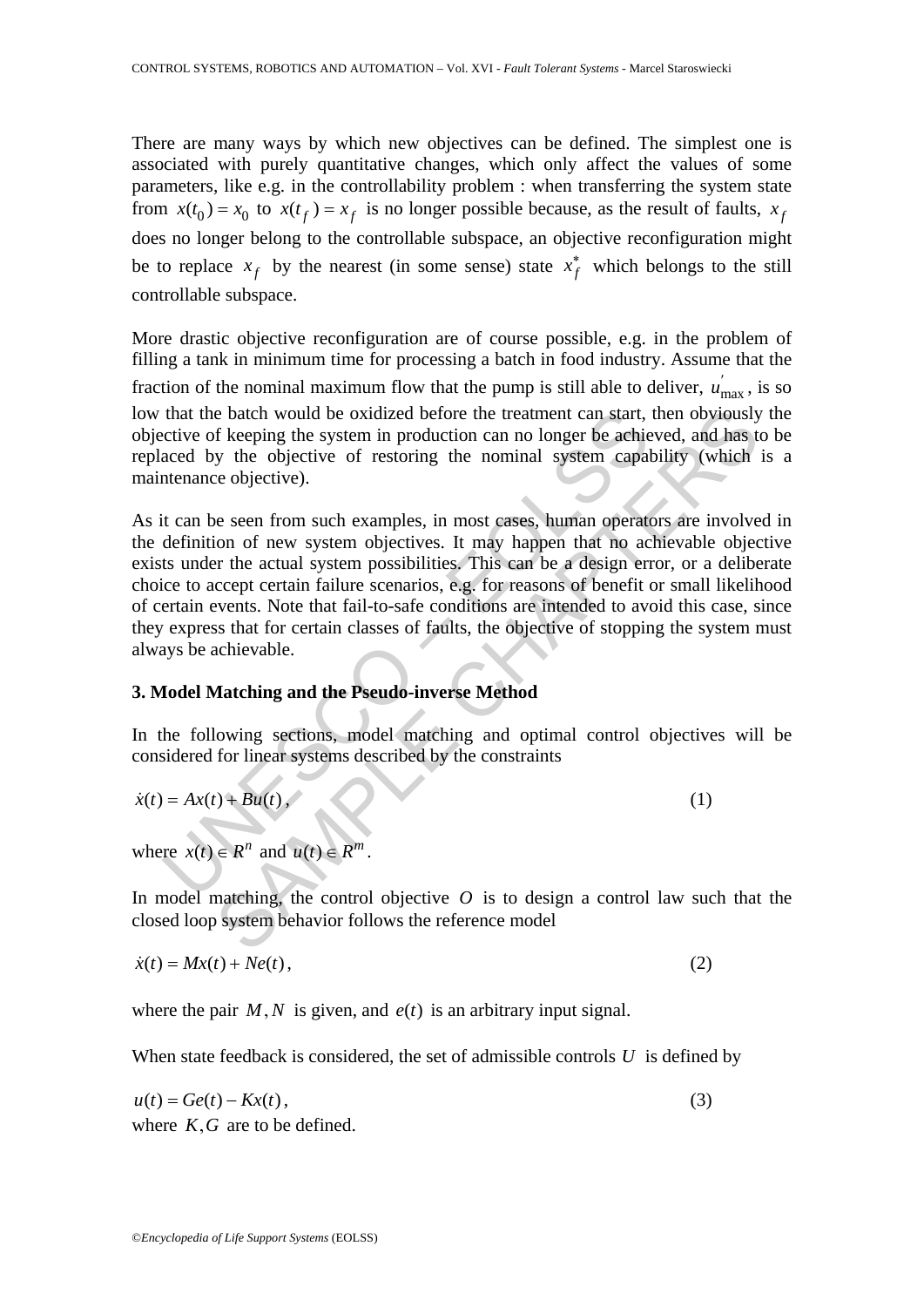- -
- -

# TO ACCESS ALL THE **40 PAGES** OF THIS CHAPTER, [C](https://www.eolss.net/ebooklib/sc_cart.aspx?File=E6-43-31-09)[lick here](http://www.eolss.net/Eolss-sampleAllChapter.aspx)

#### **Bibliography**

[1] Jiang, B., M. Staroswiecki and V. Cocquempot (2004). Fault Diagnosis Based on Adaptive Observer for a Class of Nonlinear Systems with Unknown Parameters. *Int. J. of Control*, 77 (4):415-426. [This paper describes an observer-based approach to fault estimation in nonlinear uncertain systems. Fault estimation is a prerequisite to fault accommodation].

[2] Blanke M., M. Kinnaert, J. Lunze and M. Staroswiecki (2003). *Diagnosis and Fault Tolerant Control.* Springer-Verlag, ISBN 3-540-01056-4. [One of the first books embracing the whole field of fault detection associated with fault tolerant control].

[3] Gao Z. and P.J. Antsaklis (1991). Stability of the pseudo-inverse method for reconfigurable control systems. *Int. J. of Control*, 53:717-729. [This paper describes an improvement of the pseudo-inverse method for insuring the stability of the fault accommodated system].

Cass or Nominear Jystems with Cnance of reductions in anciencis:  $m: \circ, \circ, \circ, \circ, \circ$  control, reactibles an observer-based approach to fault estimation in onblinear unation is a prerequisite to fault accommodation].<br>Blanke Transmission with change one and the system is the system and space and between smaller than the system approach to fault estimation in nonlinear uncertain systems.<br>
A mean-vertical space and M. Staroswiecki (2003). *Diag* [4] Gehin A. - L. and M. Staroswiecki (1999). A formal approach to reconfigurability analysis. Application to the three tank benchmark. In Proc. of European Control Conference, ECC'99, Karlsruhe. [This paper describes a generic component based model, in which services are provided by components under several versions. For given faults, the system is reconfigurable if and only if the services that are necessary for the objective to be achieved can still be run (the resources of at least one of their versions are still available)].

[5] Gehin A.-L., M. Assas and M. Staroswiecki (2000). Structural analysis of system reconfigurability. In Proc. of IFAC Symp. on Fault Detection Supervision and Safety of Technical Processes, Safeprocess'2000, 292-297. [This paper proposes a structural analysis approach for determining if the system is still controllable / observable after faults have occurred].

[6] Huang R. F. and C. Y Strangel (1990). Restructurable control using proportional-integral implicit model following. *J. Guidance, Control and Dynamics*, 13:303-309. [One of the first papers on controller reconfiguration by model-matching].

[7] Maciejowski J. M. (1997). Reconfigurable Control Using Constrained Optimization, In Proc. of European Control Conference ECC'97, Brussels, Belgium, Plenary Lectures and Mini-Courses, 107 – 130. [This paper presents the way by which the model-predictive control approach can encompass fault tolerance issues, by changing the constraints that the solution has to satisfy in response to the actual situation of the system].

[8] Mahmoud M., J. Jiang and Y. Zhang (2003). *Active Fault Tolerant Control Systems. Stochastic Analysis and Synthesis.* Springer-Verlag, Lecture Notes in Control and Information Sciences, ISBN 3- 540-00318-5. [This book analyses fault tolerant control systems, from the point of view of their stochastic properties which follow from the fact that faults are random events].

[9] Niemann H. H. and J. Stoustrup (2002). Reliable control using the primary and dual Youla parameterization. In Proc. of 41st IEEE Conf. Decision and Control, 4353-4358. [In this paper, the architecture of fault tolerant control is based on the primary Youla parameterization of all stabilizing compensators, and the dual Youla parameterization is used to quantify the performance of the fault tolerant system].

[10] Patton R. J. (1997). Fault Tolerant Control : the 1997 situation. In Proc. of IFAC Symp. on Fault Detection Supervision and Safety of Technical Processes, Safeprocess'97, 1033-1055. [This plenary